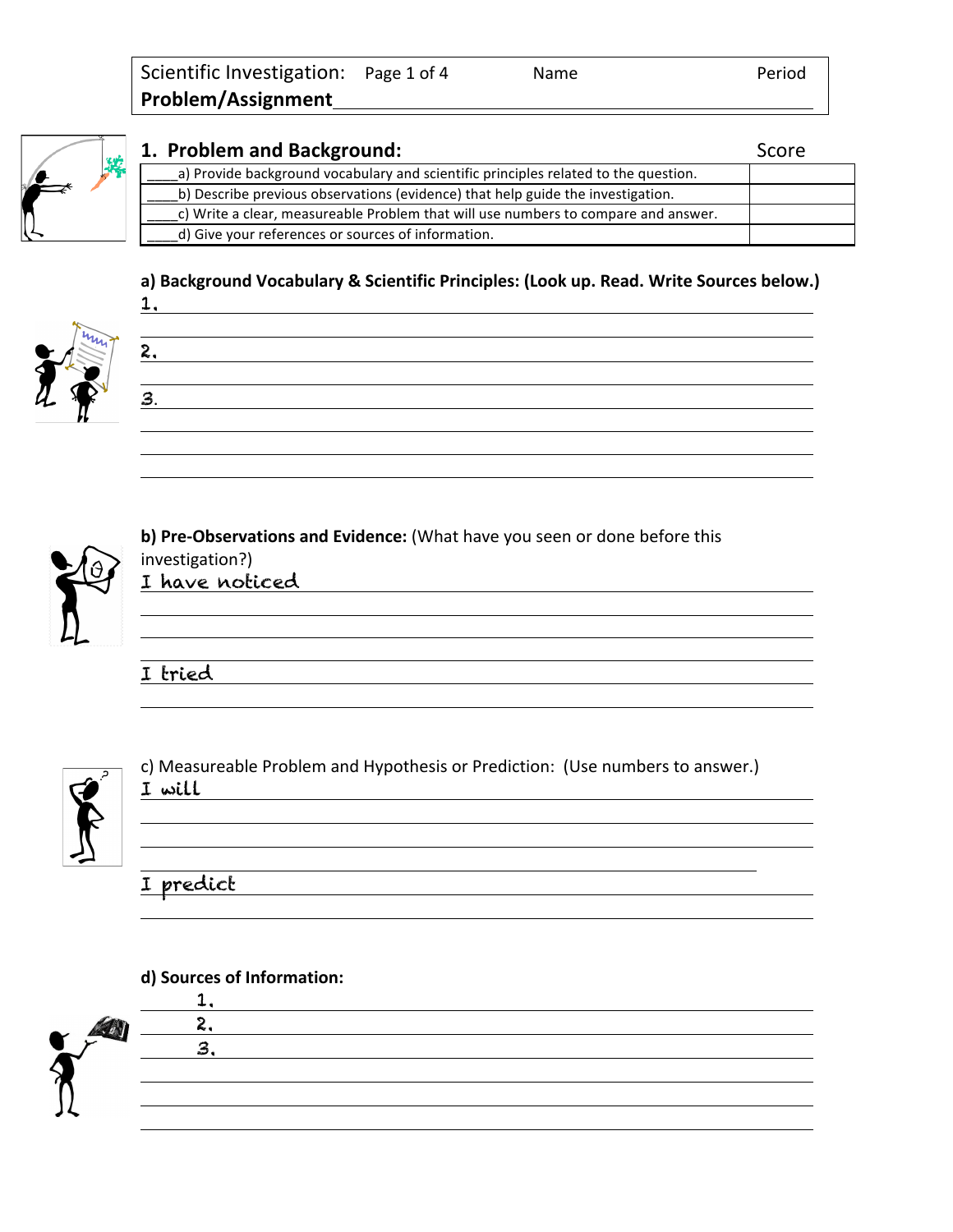| 2. Design:                                                                          | <b>Score</b> |
|-------------------------------------------------------------------------------------|--------------|
| a) Write logical (list in order) procedures to set up, collect and record data.     |              |
| b) List materials and resources that are needed to collect relevant (useable) data. |              |
| c) Identify variables that need to be controlled and measured.                      |              |
| d) Illustrate the setup with clear labels                                           |              |

1.

<u> 1989 - Johann Barn, amerikan besteman besteman besteman besteman besteman besteman besteman besteman bestema</u>

<u> 1980 - Johann Barn, fransk politik (f. 1980)</u>

<u> 1989 - Johann Stoff, deutscher Stoffen und der Stoffen und der Stoffen und der Stoffen und der Stoffen und de</u>

#### **a) Procedures: (Include how to make before and after measurements.)**



| b) Materials List: |  |
|--------------------|--|
|                    |  |



# **c) Variables:**

1. Controlled Variables include



2. The Dependent Variable depends on the and is

3. The Independent Variable is the one being tested and is

**d) Illustrations:**

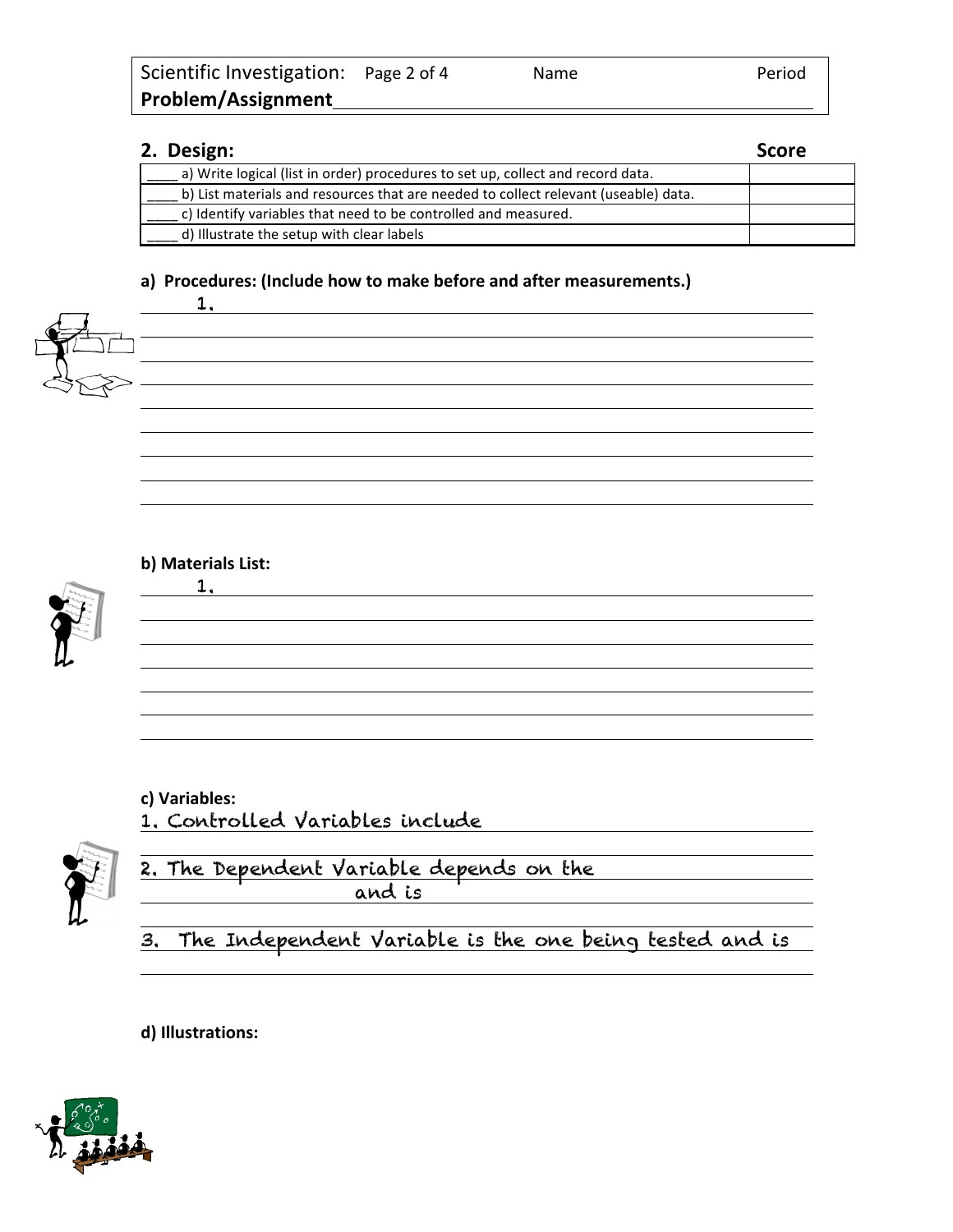## **3. Data: Organize, Collect, Re-Organize and Present your Data: Score**

| a) Organize a data chart for consistent recording of measureable (numbers), useful data. |  |
|------------------------------------------------------------------------------------------|--|
| b) Collect and record data according to your plan that helps answer the question.        |  |
| c) Record accurate data in a consistent and organized way.                               |  |
| d) Summarize and display (graph) your data to answer the problem.                        |  |

## **a-b-c) Data Chart:**



| Trial |  |  |  |
|-------|--|--|--|
|       |  |  |  |
|       |  |  |  |
|       |  |  |  |
|       |  |  |  |
|       |  |  |  |
|       |  |  |  |
|       |  |  |  |
|       |  |  |  |
|       |  |  |  |
|       |  |  |  |
|       |  |  |  |

## **d) Summary of Data: Calculate Totals, Averages or Percentages**.

## **d) Display Data:**